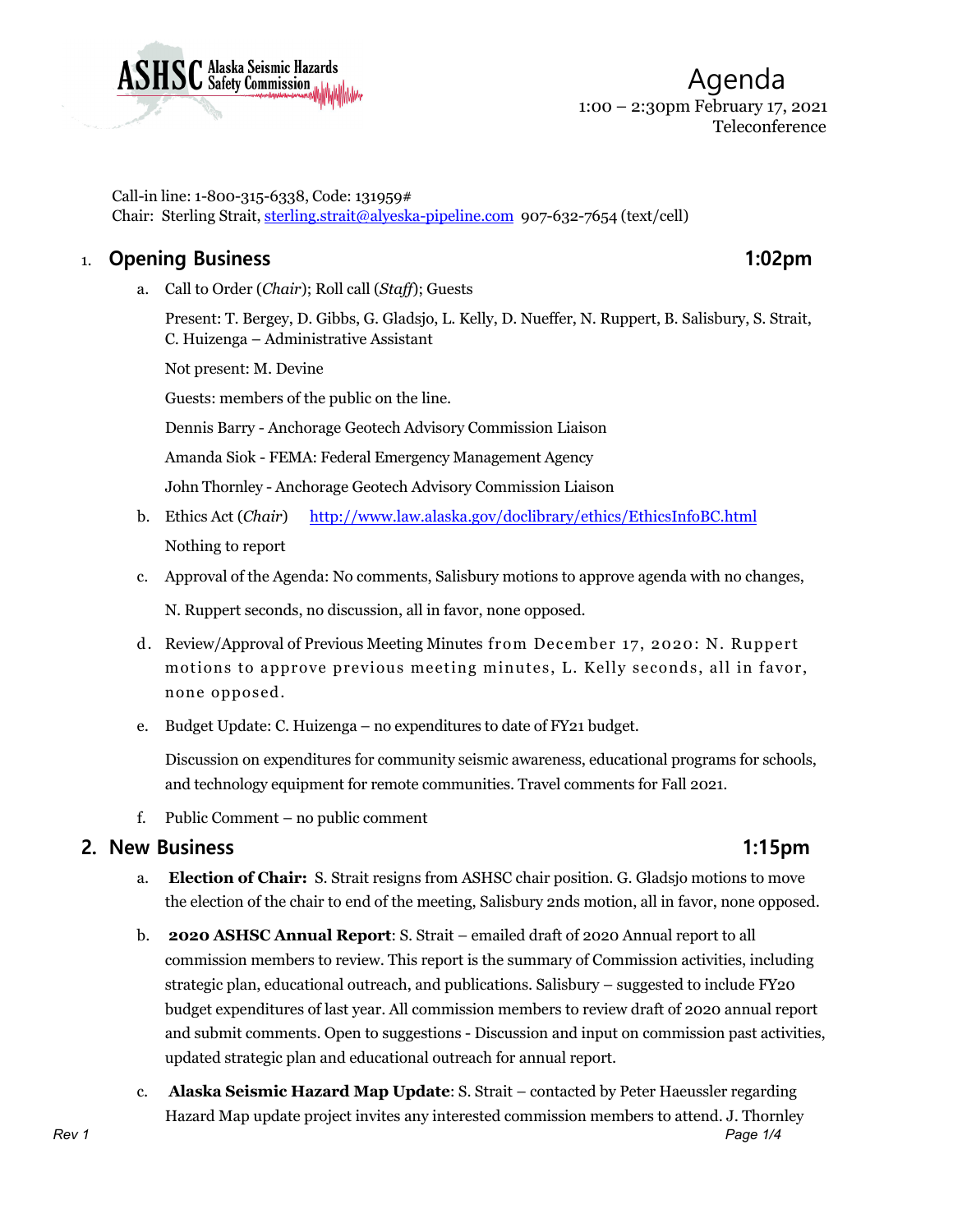

 Agenda 1:00 – 2:30pm February 17, 2021 Teleconference

stated the USGS is developing new hazards maps of the State of Alaska for official and community use. No other current updates. Discussion on USGS development of the Alaska maps and coding.

- d. **Anchorage Geotech Advisory Commission Liaison** Dennis Barry discussed the informal liaison with the seismic commission and will begin attending the seismic commission meetings to provide a liaison between the Seismic commission and the Anchorage Geotech Advisory commission. They are an advisory commission to the Municipality regarding seismic issues to avalanches. Seismic commission looks forward to working together. Any comments or questions
- e. **E-mail ListServ** Salisbury the listserv has been thoroughly updated with current contact email information. This listserv will be for commission announcements, earthquake information, and other information relevant to the Seismic commission purpose. Submit all requests to the listserv for review and approval to post.

# **3. Committee Reports/Old Business 1:40pm**

- a. Aleutians ZOOM Presentation Salisbury some progress has been made coordinating the outreach. The UAF Geophysical Institute is interested in collaborating with us on this project. Outreach to the communities is still the main priority.
- b. Prince William Sound Barry Arm Tsunami Risk: Salisbury DGGS website which is linked from the Seismic commission page in collaboration with DGGS, USGS, NOAA and DHS&EM is now issuing bi-weekly statements on Fridays containing all the updates to any status changes of Landslide status and Tsunami threat changes, the current updates are reflected on the website. The real time tsunami warning system is expected to be on-line this Spring and NOAA will install the instruments in April during extremely low tide. No ground or satellite operations currently due to snow covered ground. DGGS did recently publish a high-resolution elevation data set that is being used by USGS to publish a structure map of the landslide. Tier I level e-mail announcement group that accompanies the website updates that is updated by Dave Snider from NOAA. Resources that need this information or want website updates can contact Dave Snider at NOAA to be added to the email contact list. No significant movements in the Barry Arm region since last October. Set standard guidelines for public information releases, what information should be released. A color-coded alert system seems to be the most popular as a warning informational system. The Earthquake, Tsunami, and Volcano communities all have different advisories and warning systems. Need collaboration to standardize warnings, advisories, and delivery systems. Currently there isn't a real time Tsunami warning system at Barry Arm.
- c. Resilience of Critical Infrastructure D. Nueffer updates three different components to this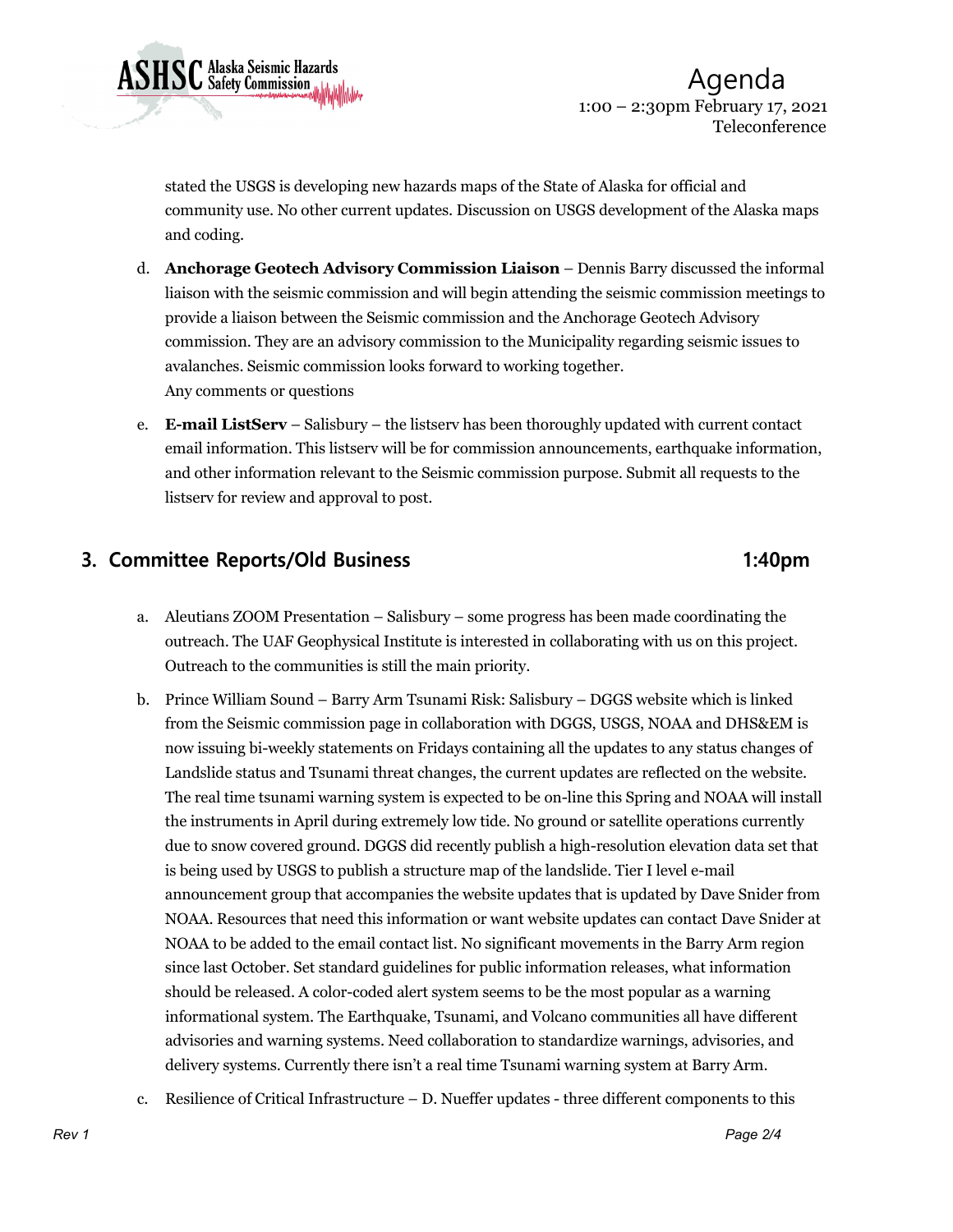Agenda 1:00 – 2:30pm February 17, 2021 Teleconference

policy recommendation. First is to compile an Alaska seismic site response information clearinghouse. Creating a centralized location to access and distribute information regarding geologic substrate, liquefaction potential, known landslide hazards, etc. Current discussions with USGS on how to proceed with this recommendation. S. Strait – could the Seismic commission secure funding and grants for this project? Utilize part of the Seismic budget to hire an intern to compile data, publications, and other information for the clearinghouse database. L.Kelly – previously a partnership between DGGS and the seismic commission did hire an intern for database entry. Salisbury will check with DGGS on the prior intern database job. What information would be useful in this database? Seismic wave velocities, locations, and information. Geotech advisory commission might be able to collaborate to secure funding for this project.

### d. Aging Projects

**ASHSC** Alaska Seismic Hazards

- i. ASCE 7 Tsunami Modeling Letter Strait no updates
- ii. Post-Earthquake Damage Assessment Taskforce Strait
- iii. School & Public Building Seismic Safety L. Kelly FEMA efforts identifying & retrofitting the schools in the state. Last year before COVID, I had a brief meeting with a state representative Ivy Spohnholz discussing implementing the top 10 lessons learned into legislation on behalf of the seismic commission. In addition, receiving the top ten recommendations from FEMA would be ideal to pass along to the state legislatures. Revisit recommendations to the state legislature and on-going legislation.
- iv. Grants for Earthquake Recovery/Mitigation no updates

# **4. Briefings 2:15pm**

- a. Alaska Earthquake Center: N.Ruppert Seismically, Alaska has been quiet since October. Preparations for the summer field season has begun. Two new seismic sensors installed in Eagle River, Alaska and in the future three sensors to be installed in the Mat-Su area.
- b. DGGS: Salisbury Elevation data set releases –released high resolution lidar data for Homer that was collected in 2019 as part of a landslides hazard assessment. Collected data across Kachemak Bay where a tsunamigenic landslide (near Grewingk glacier) occurred in 1967. There is ongoing concern of future landslides in this area because people paddle and camp in the proglacial lake. Published a two-page information circular (DGGS IC  $91$ )– a Tsunami hazards frequently asked questions. Published two high resolution data sets for the Barry Arm landslide and photogrammetric dataset will follow.
- *Rev 1 Page 3/4* c. AK DHS & EM: P. Nelson – Collected data from Haines landslide will be analyzed by an outside source. The Alaska Peninsula earthquake in October, working on repairing damages in that area. In addition, working on damage assessment and repairs from the Cook Inlet earthquake. Which is a Federal disaster. The seismic activity has been relatively low in the state. In March, annual exercise and recall drill for all the Tsunami communities, this was cancelled last March due to